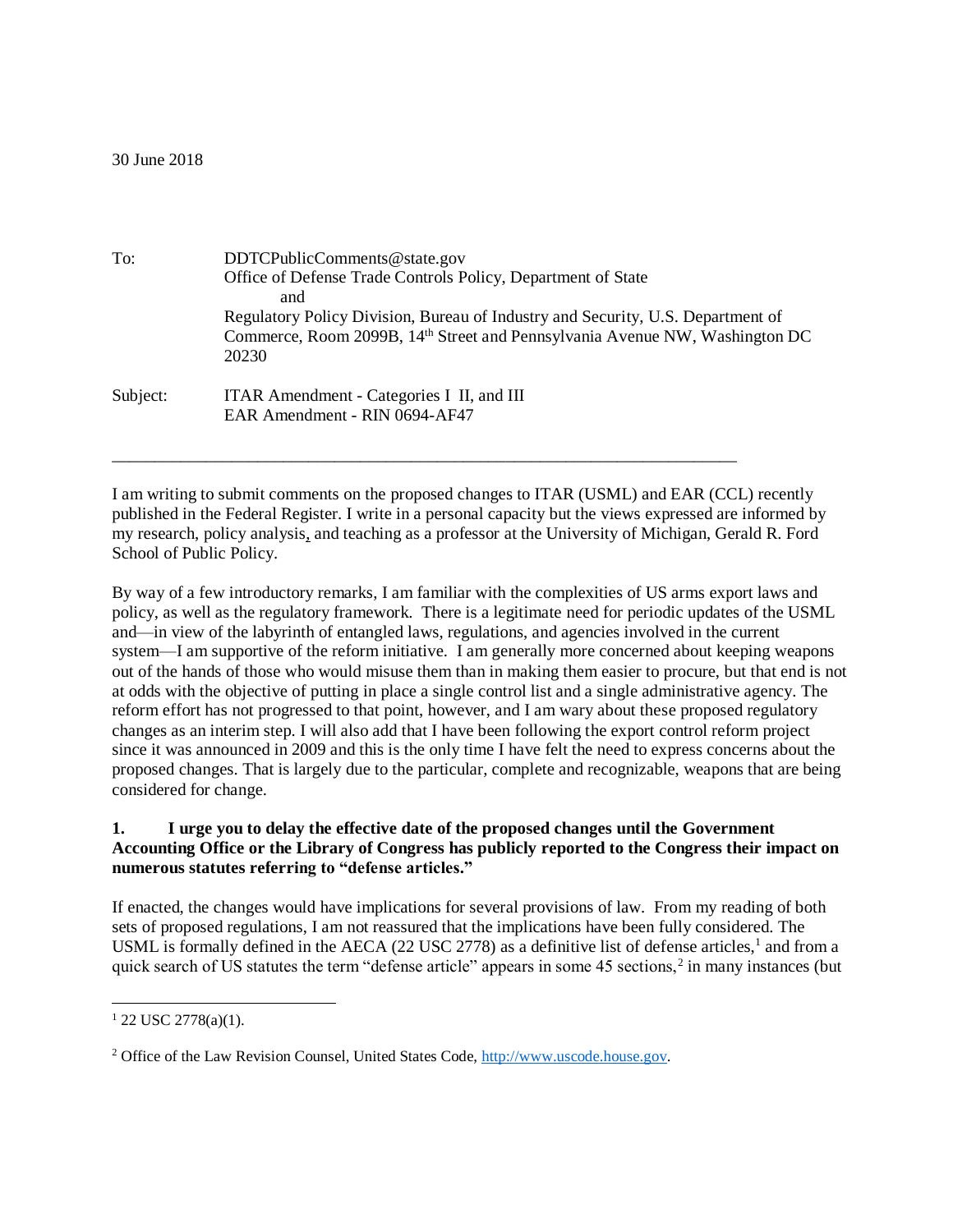not always) explicitly linked to the USML. In addition, several provisions of the AECA itself are explicitly linked to an item's presence on the USML (without necessarily referring to "defense articles"). On a separate statutory track, the Foreign Assistance Act was recently amended to include CCL 600 series items as defense articles, along with all items contained on the USML [22 USC 2304.(d)(2)(C)], but the legislation did not anticipate the new 500 series so there is likely a gap there with regards to Congressional intentions. To complicate things further, the US Munitions Import List (USMIL) makes liberal use of the term "defense article," defined as articles on the USMIL–which currently include the same items that are slated to lose the "defense article" designation that extends from inclusion on the USML – so that items designated as defense articles on the USMIL will not be considered defense articles for purposes of  $export.<sup>3</sup>$ 

It is very challenging to sort out the tangle. Some of the instances where terms and definitions are at variance may not prove significant, but others may have far-reaching implications. Due to the disparate definitions and linkages, the proposal to remove specified firearms from the USML raises some important questions about the continuing applicability of provisions of law that refer to "defense articles," a term that currently encompasses such firearms. In numerous situations the current statutory treatment of nonautomatic firearms would be altered – or at least become ambiguous—as a result simply of moving these weapons from Category I of the USML to the 500-series on CCL. Statutory provisions that could be affected by the proposed change range from Export-Import Bank financing of defense article sales to human rights conditionality on security assistance, to the provisions for third-party transfer of grantsupplied defense articles, and various reports to Congress. (See references in the footnote below.<sup>4</sup>) In some cases, the law in question is not directly linked to arms exports, but the relevant statute refers to defense articles and links the definition to items on the USML. In this way, removing specified firearms from the USML is likely to have a host of unintended and unanticipated repercussions.

Further, if semi-automatic weapons and other non-automatic firearms are removed from the USML it will impact the ability of law enforcement to charge weapons traffickers with violating the AECA as was done in several of the cases cited in a recent report from the Department of Justice on export enforcement.<sup>5</sup>

- Export-Import Bank financing of defense article sales, including multiple end use considerations and other conditions (12 USC 635);
- Requirement to give Congress notice of commercial firearms sales of \$1,000,000 or more (22 USC 2776)
- Annual report to Congress on military assistance, and specifically on transfers of USML Category I firearms (22 USC 2415)
- Provisions for supplying defense articles on a grant-basis, and multiple restrictions (22 USC 2314)
- Conditions for third-party transfer of defense articles provided on a grant basis (22 USC 2314)
- Certification of end use as a condition of sale or lease of defense article (22 USC 2753)
- Post-delivery verification of credible reports of misuse of weapons (22 USC 2753)
- Brokers of items included on the USML are required to register and activity must be licensed; exporters of USML items must identify all consignees and freight forwarders in license application (22 USC 2778)

<sup>5</sup> Department of Justice, "Summary Of Major U.S. Export Enforcement, Economic Espionage, And Sanctions-Related Criminal Cases," January 2018,<https://www.justice.gov/nsd/page/file/1044446/download> .

 $\overline{a}$ <sup>3</sup> 27 CFR 447.11 and 27 CFR 447.21.

<sup>&</sup>lt;sup>4</sup> The numerous places where the meaning of "defense article" would be called into question by the proposed rules include: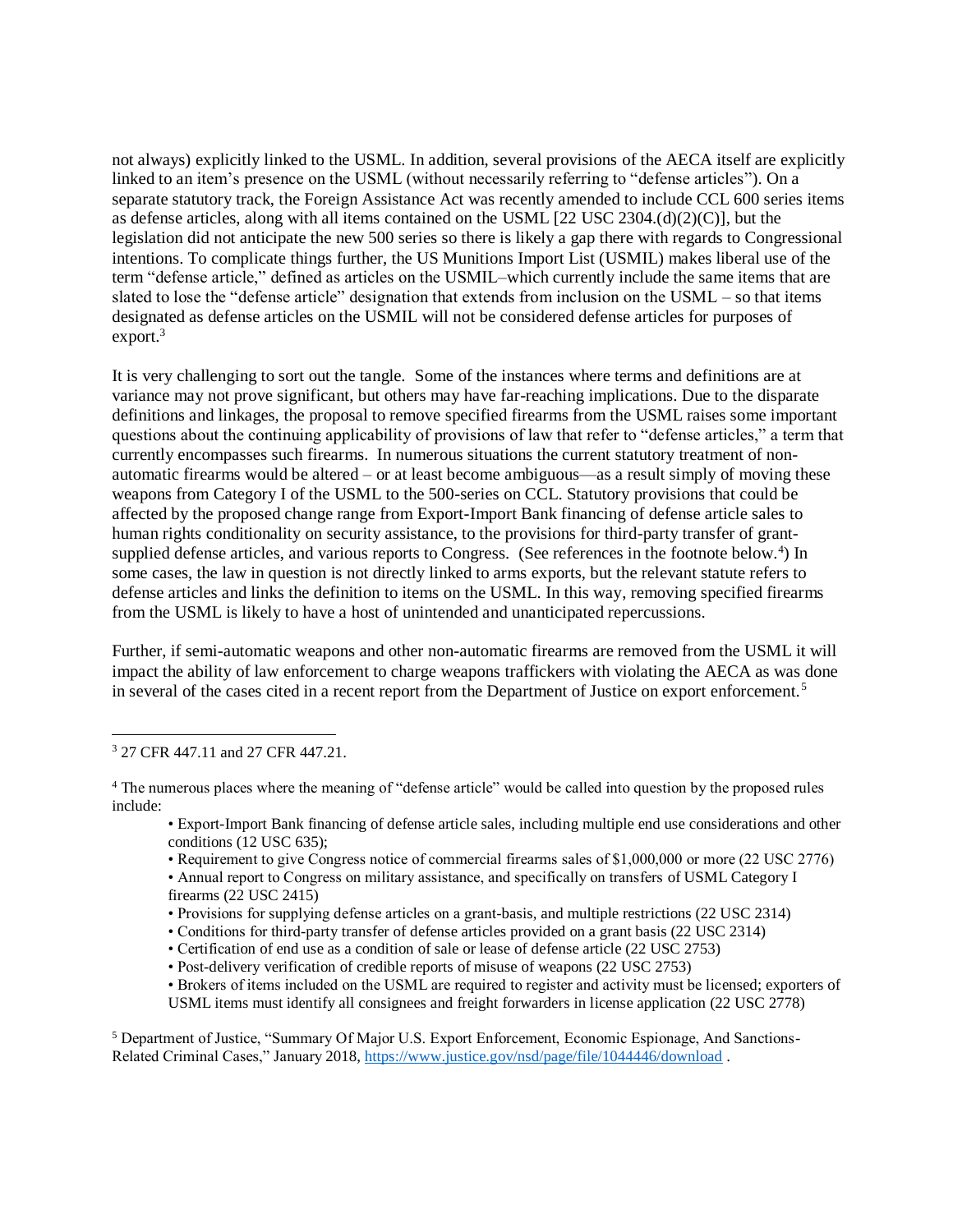As Acting Assistant Secretary for Political-Military Affairs Tina Kaidanow explained to the House Foreign Affairs Committee last June,<sup>6</sup> the US arms export architecture is very complex and involves what her predecessors have described as "cradle to grave" oversight of exported US *defense articles*. Removing that designation *defense article* from weapons that are not fully automatic has the effect of detaching them from the US Munitions List and the regulatory framework built around it: there may well be significant unintended consequences.

In the event that consideration of the proposals is not delayed, I would recommend several other changes to the proposed ITAR and EAR revisions.

## **2. Retain existing USML I(a) and (d) unchanged; retain the existing coverage of USML II(a) unchanged; delete proposed 0A501.a and .b; and limit proposed 0A502 to renumbering existing 0A984.**

My concern here is based on principle and definition. Several of the weapons that would be moved to CCL are military-style weapons that are either used in battlefield situations or are substantially comparable to weapons as used in battlefield situations – including semi-automatic assault rifles and bolt-action sniper rifles. All of USML I(a), I(d), and II(a) are currently designated "significant military equipment" due to "their capacity for substantial military utility or capability," per the ITAR definition.<sup>7</sup> The prevalence of armed extremists and insurgents who depend on weapons currently included in USML Categories I and II makes the military utility or capability of these weapons as relevant as ever. Due to their size and long shelf life, firearms are easily diverted and resold on black markets around the world. The Department of Justice's January 2018 summary of major US export enforcement cases noted above includes recent smuggling of semi-automatic assault rifles (and other firearms) to Dominican Republic, the Gambia, Russia via Latvia, Thailand and other destinations. In addition, the report documents the case of two men in Georgia attempting to export firearms to a range of international on the dark net, and another similar case from Kansas.<sup>8</sup>

While the US military may not derive great advantage from most of these weapons, they still have the military utility and capability of threatening the lives and welfare of many people around the world. It is in the interest of the US and American citizens to keep the tightest control on them. Indeed, it is for that very reason that the same weapons being proposed for removal from the US Munitions List are expected to remain on the US Munitions *Import* List, where their entry into the US will remain tightly controlled. It is also for that reason that a growing number of states are imposing limitations on the retail availability of these weapons and many retailers are voluntarily removing them from their shelves. They should remain where they are, on the USML.

 $\overline{a}$ 

<sup>&</sup>lt;sup>6</sup> "Foreign Military Sales: Process and Policy," testimony from Tina S. Kaidanow, Acting Assistant Secretary, Bureau of Political-Military Affairs, Statement Before the Subcommittee on Terrorism, Nonproliferation and Trade, House Foreign Affairs Committee, June 2017. [https://www.state.gov/t/pm/rls/rm/2017/271928.htm.](https://www.state.gov/t/pm/rls/rm/2017/271928.htm) <sup>7</sup> 22 CFR 120.7 a[t https://www.gpo.gov/fdsys/pkg/CFR-2004-title22-vol1/pdf/CFR-2004-title22-vol1-sec120-7.pdf](https://www.gpo.gov/fdsys/pkg/CFR-2004-title22-vol1/pdf/CFR-2004-title22-vol1-sec120-7.pdf) .

<sup>8</sup> Department of Justice, op. cit..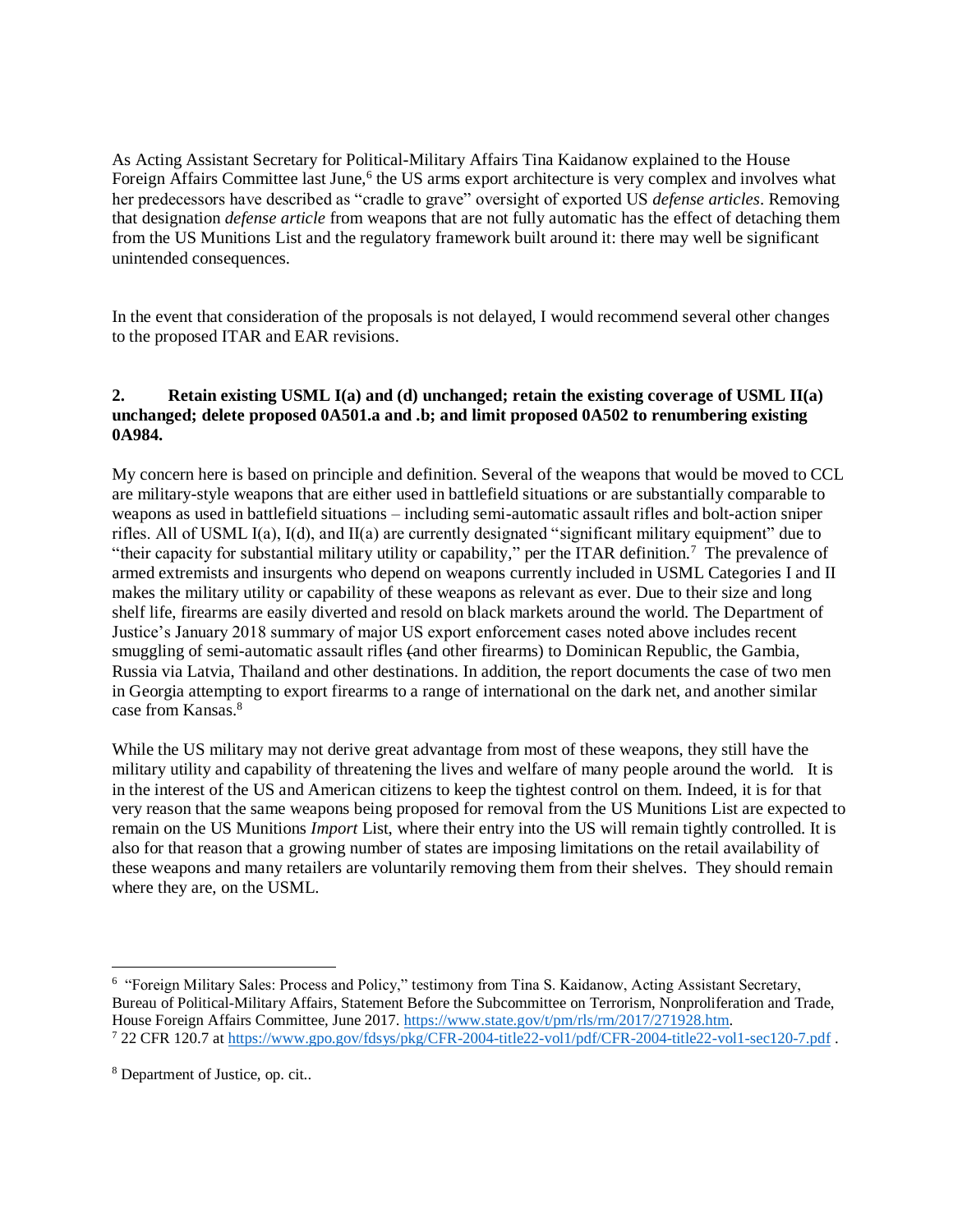## **3. Before proposed regulatory changes are adopted, an opinion should be obtained from the Department of Justice concerning the legality of applying ITAR brokering restrictions to exports of firearms transferred from the USML to the CCL. Furthermore, Congress and the public should be informed as to how the proposed arrangements will address the risk of diversion.**

There are several reasons to be concerned about the proposed rules pertaining to brokering. From their origin in the 1930s, a major intent of efforts to regulate arms exports has been to curtail illicit and undesirable trafficking in weapons. In the 1980s and 1990s, illicit flows of small arms flooded international markets, with calamitous effects in every region of the world. The rate of flow may have slowed since the 1990s, but as the 2018 Justice Department report attests, the efforts to supply contraband firearms are very much alive in our own time. From a global perspective, brokering laws are considered a weak link in the regulatory apparatus, to the extent that in the 1990s there was some talk of negotiating an international treaty focused entirely on arms brokering. Provisions written into US law around that time were considered some of the strongest in the world. With the transfer of specified semi-automatic and nonautomatic weapons to CCL, the brokering laws would no longer be applied to these weapons (or would be applied only in a much-weakened version) and they would not be available to law enforcement for prosecution purposes.

## **My specific concerns with the proposal to apply existing AECA/ITAR brokering rules to items intended for transfer to the CCL are twofold, related to the dubious statutory underpinnings of the proposed rule change and to its practical implications.**

(a) The first concern is a matter of statutory coherence and proper statutory authority. The brokering clauses of the AECA require commercial brokers involved in the transfer of defense articles to register with the State Department and apply for their transactions to be licensed  $(22 \text{ USC } 2778)$ .<sup>9</sup> The AECA brokering provisions are explicitly linked to defense articles on the USML (and by implication, ITAR). Because the proposed changes to ITAR and CCL would remove specified non-automatic and semiautomatic firearms from the USML, on the face of it, it would seem that commercial brokers of these items would be released from ITAR registration and brokering requirements. To prevent this outcome, the State Department proposes a patch, by asserting that the AECA brokering provisions will also apply to the US Munitions *Import* List (which, as noted above, will continue to include the items that—for export purpose—are deemed no longer to warrant control under the USML). The intended effect is that brokers wanting to *export* items included on the list of items controlled as defense articles for *import* (but not for export) will be subject to the rules pertaining to the export of such items. The logic is convoluted at best, and it raises questions about the statutory grounding for requiring brokers who are exporting items "no longer warranting control under USML" to register with the State Department and comply with related ITAR requirements. Given the complexity of the issue and the risks associated with brokering activities, it would seem advisable and prudent to seek a legal opinion within the Executive Branch to ensure that the provisions of the AECA pertaining to brokers—including the registration requirement-- can be applied

 $\overline{a}$ 

<sup>9</sup> Per 22 USC 2778 (b)(1)(A)(i), "…every person (other than an officer or employee of the United States Government acting in official capacity) who engages in the business of brokering activities with respect to the manufacture, export, import, or transfer of any defense article or defense service designated by the President under subsection  $(a)(1)$ , or in the business of brokering activities with respect to the manufacture, export, import, or transfer of any foreign defense article or defense service (as defined in subclause (IV)), shall register with the United States Government agency charged with the administration of this section, and shall pay a registration fee which shall be prescribed by such regulations.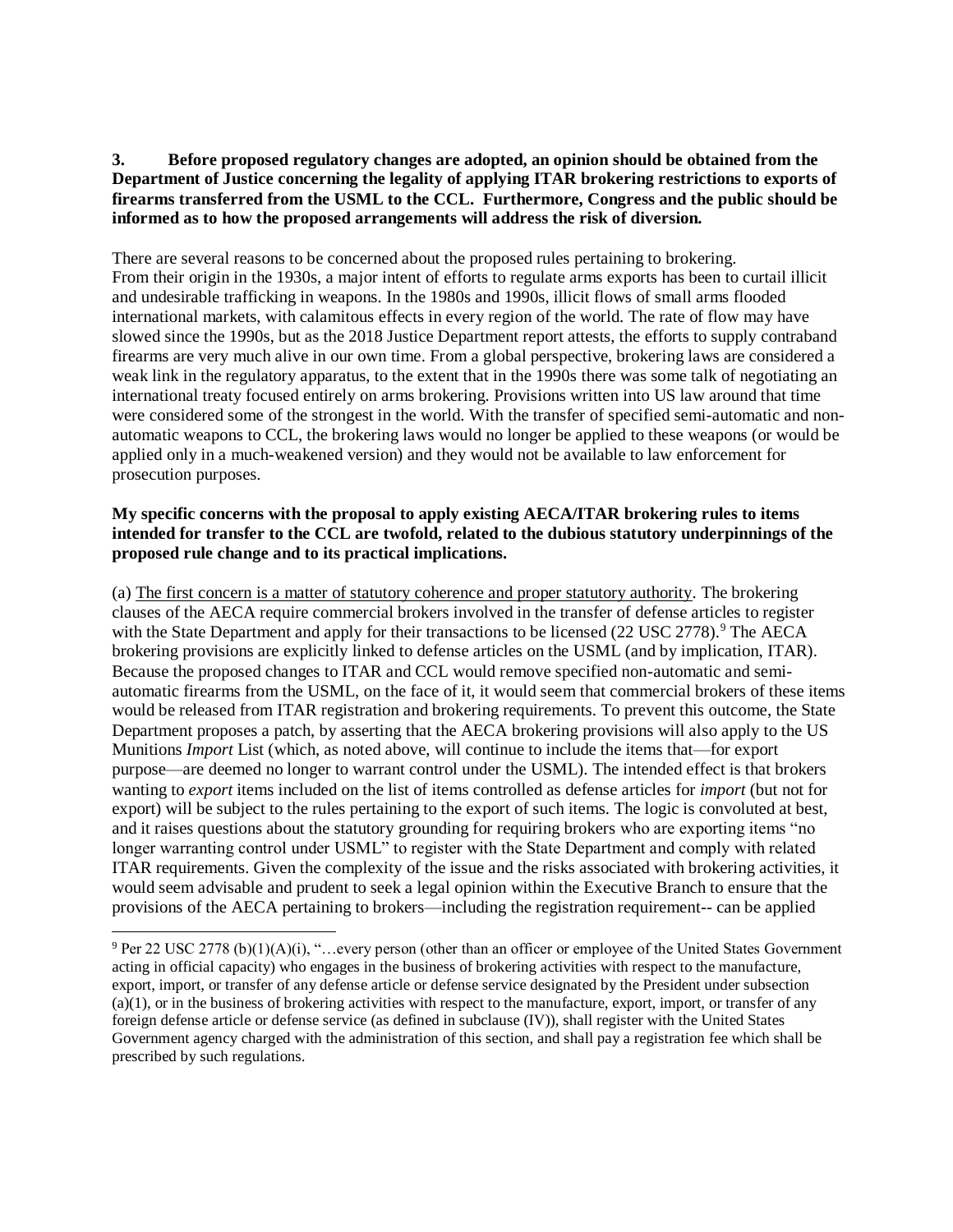robustly to all involved in the wide range of brokering activities associated with the *export* of items on the US Munitions Import List.<sup>10</sup> Such a legal opinion should be obtained and considered before the regulatory changes are adopted.

(b) The second issue about brokering rules relates to the practical effects of the numerous proposed changes to ITAR section 129. It is hard to imagine, in the first place, the steps by which the licensing of a transaction will be handled by Commerce and any brokering aspects (including completion of information required by 22 CFR 129.6) will be handled by State. It boggles the mind to consider how this might actually amount to a time-saving simplification of rules. I am primarily concerned about the proposed amendment  $129.2(b)(2)(vii)$ , however, which appears to negate the controls on brokering for transactions subject to EAR and open a significant loophole for unscrupulous brokers. If I have understood the proposed changes to Section 129.2 correctly, if a Michigan-based retail sports outlet licensed to sell firearms in the US wanted to sell, say, AR-15 semi-automatic rifles to clients in another country, then so long as the Michigan retailer could secure approval via the BIS licensing process, the various parties involved in shipment, financing, and possibly transshipment would be exempt from any registration and approval requirements. Nor would they necessarily be known to licensing and enforcement agents based in the Commerce Department. What in this scenario would deter an unknown and independent handler from diverting the weapons to unauthorized end-users? I would like to assume that government officials in the State and Commerce Departments have thought through the implications of the proposed rules as they might be bent for nefarious purpose as well as their service for industry cost and convenience, but the published rules do not provide assurance in that regard. **More clarification is needed about how the brokering regulations will be applied, how the inter-agency process will be managed, and the extent to which the proposed arrangements for registering and licensing brokers involved in acquiring, financing and transporting exported firearms will address the risk of diversion to non-authorized end-users.** One effect of transferring non-automatic firearms from the USML to the CCL is to remove them from the remit of the State Department's Blue Lantern program, which otherwise might be engaged to make post-shipment checks. It is not clear whether Commerce has a comparable program or what resources it will assign to monitoring the commerce in semi-automatic firearms.

# **4. Amend proposals for EAR Section 734.**

 $\overline{a}$ 

BIS has indicated that items moving "to the CCL would be subject to existing EAR concepts of jurisdiction and controls related to 'development' and 'production,' as well operation, installation, and maintenance 'technology.'" This approach would appear to give rise to the possibility of widespread and openly sanctioned circulation of open source, non-proprietary instructions for using computer-aided design (CAD) files to produce via 3D-printing technology, or text files to produce via CNC milling the firearms removed from USML. Until now, this development has been blocked in the courts via application of ITAR provisions requiring export license. **Either the Department of Commerce should clarify that it views any software instructions for producing controlled firearms already to be within the ambit of the EAR, or EAR Section 734.7 should be amended to bring circulation of open-source, non-proprietary CAD and other electronic files under EAR control - possibly by establishing that electronic files for producing functional firearms are subject to EAR control as production technology.** 

 $10$  When questions arose in 1996 as to the authority of the President to restrict munitions imports under the AECA, the Office of Legal Counsel in the Justice Department was asked to provide an opinion. A similar request for opinion is warranted here. See [https://www.justice.gov/sites/default/files/olc/opinions/1996/02/31/op-olc-v020-p0049\\_0.pdf](https://www.justice.gov/sites/default/files/olc/opinions/1996/02/31/op-olc-v020-p0049_0.pdf) .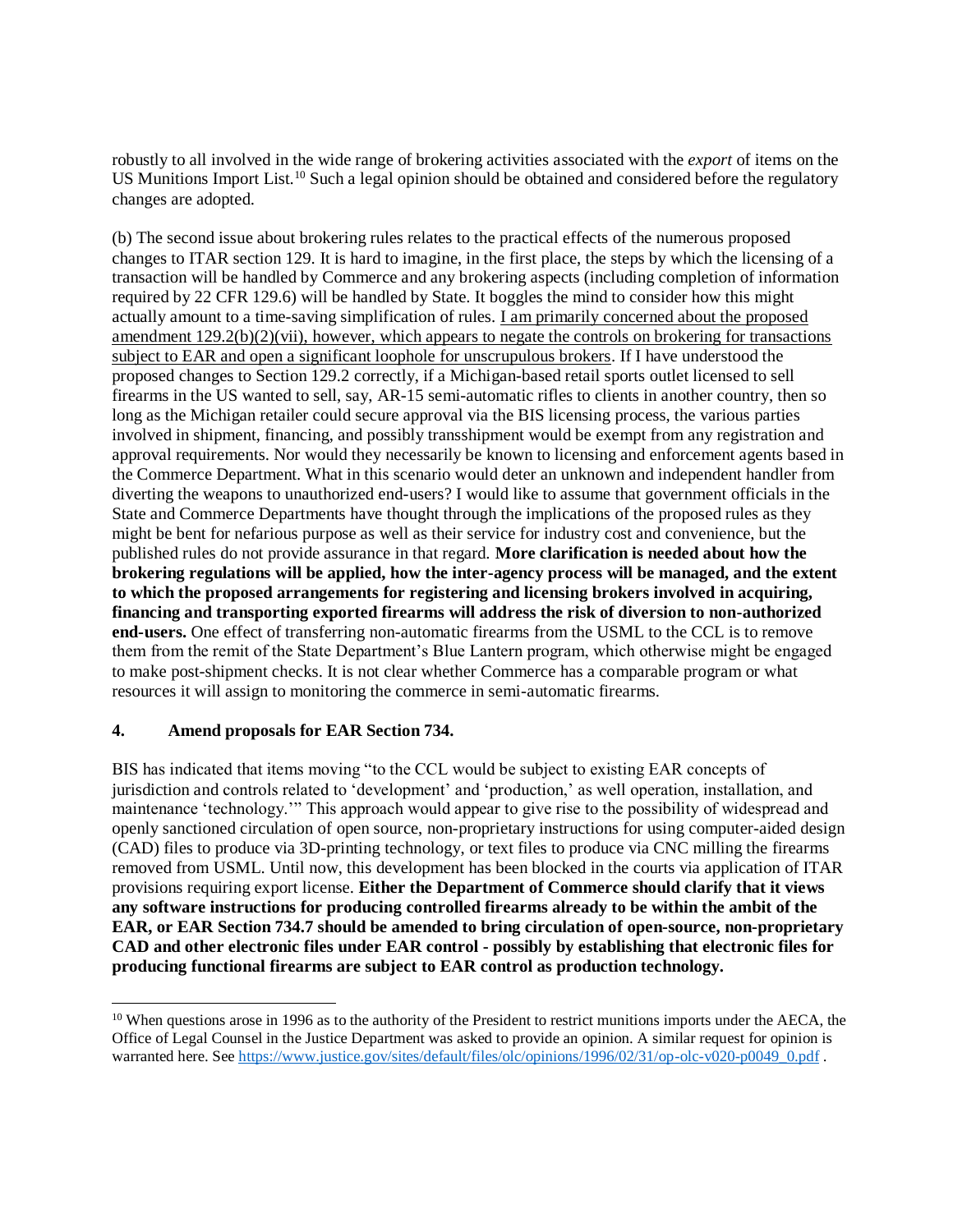## 5. **Amend provisions for License Control – Crime Control**

Shotguns controlled under 0A502 are subject to the Crime Control because they are not controlled by Wassenaar. It is not evident, however, why items 0A501a are controlled for Regional Security but not Crime Control, as firearms are a main element of crime control equipment used by police and security forces. Moreover, federal statutes explicitly prohibit the export of crime control equipment to police and security forces in countries whose governments have a consistent pattern of gross violations of internationally recognized human rights, with exceptions requiring Presidential certification. **To bring the proposed regulations into alignment with provisions of the Foreign Assistance Act [22 USC 2304(a)(2), which makes explicit reference to crime control equipment under the aegis of the (expired) Export Administration Act], items in 0A501A should be subject to Crime Control.** 

## **6. Include information from enhanced reporting on certain firearms exports in annual 655 Report.**

Enhanced reporting of items in the 501 series is potentially one bright spot in the proposed regulations. Several proposed changes are welcome, including: proposed changes in EAR part 748 requiring information about required import licenses; proposed changes in reporting mandated in EAR part 758; the required use of EEI filing for 0A501.a firearms; and the proposed recordkeeping requirement in part 762.

If the proposed rules are ultimately accepted, the information provided to the Wassenaar Arrangement and the UN Register of Conventional Arms will provide more granular information about US commercial exports of firearms, which seemingly could be included without significant additional effort in the annual 655 report mandated by the Foreign Assistance Act, 22 USC 2415.

### **7. The balance of costs and benefits significantly favors industry over the taxpayer.**

The two sets of proposed rules include calculations of expected costs and benefits of the changes. Having invested several hours parsing the proposed rules, I suspect that one major benefit of the changes will accrue to the attorneys who help clients wend their way through federal regulations. The registration system as it was initially set up was intended to pay for itself, via modest registration and licensing fees that covered the costs of recording and updating information on US arms manufacturers and reviewing details for proposed transactions. In some sense, it has been a fee-for-service arrangement. The proposed changes significantly alter that approach with regards to firearms proposed for transfer to the CCL.

Except for the presumably few brokers unable to qualify for the firearms registration exemption outlined in proposed changes to ITAR section 129.2, no registration or license fees will be collected. Some of the transactions may be straightforward, but the workload promises to be substantial, with 4000-10,000 applications and virtually every 0A501 transaction subject to at least regional security controls, with no license exceptions available. **Whereas under the current system fees paid by industry and brokers help offset the costs of processing the license applications, under the proposed system the expenses associated with reviewing license applications will be charged to the taxpayer.** In the current political environment where government hiring is anathema, unless a streamlined new process delivers extraordinary returns, it is difficult to imagine how the tally could come out in the taxpayer's favor without